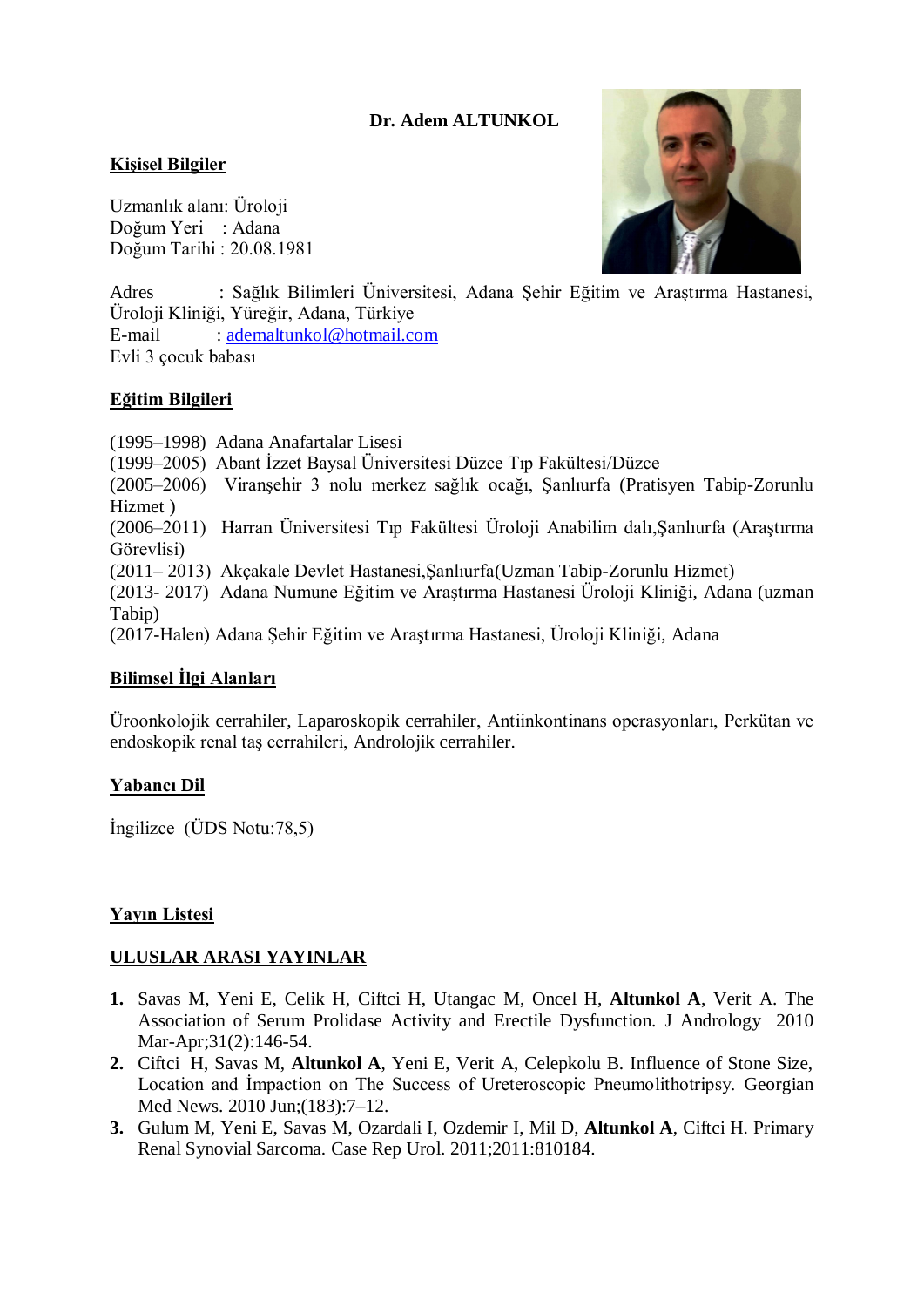- **4.** Savas M, Yeni E, Verit A, Gulum M, Aksoy N, Ciftci H, Celik H, **Altunkol A**, Oncel H. Acute effect of phosphodiesterase type 5 inhibitor on serum oxidative status and prolidase activities in men with erectile dysfunction. Clinics (Sao Paulo). 2010;65(12):1311–4.
- **5.** Gulum M, Yeni E, Kocyigit A, Taskin A, Savas M, Ciftci H, **Altunkol A**. Sperm DNA damage and seminal oxidative status after shock-wave lithotripsy for distal ureteral stones. Fertil Steril. 2011 Nov;96(5):1087–90.
- **6.** Ciftci H, Savas M, **Altunkol A**, Oncel H, Yeni E, Verit A. The Relations between Enuresis in Childhood and Nocturnal Polyuria Syndrome in Adult Life. Int Neurourol J. 2012 Mar;16(1):37–40
- **7.** Ozardili I, Guldur ME, Ciftci H, Bitiren M, **Altunkol A.** Correlation between lymphangiogenesis and clinicopathological parameters in renal cell carcinoma. Singapore Med J. 2012 May;53(5):332–5.
- **8.** Ciftci H, Verit A, Oncel H, **Altunkol A**, Savas M, Yeni E, Bitiren M, Guldur ME. Amputation of the penis and bilateral orchiectomy due to extensive debridement for Fournier's gangrene: case report and review of the literature. The Journal of the Pakistan Medical Association 2012 Mar;62(3):280–2
- **9. Altunkol A**, Savas M, Ciftci H, Gulum M, Yagmur I, Bitiren M. Primary giant cell malignant fibrous histiocytoma-associated with renal calculus. Can Urol Assoc J. 2014 Mar-Apr;8(3-4):E193-5.
- **10. Altunkol A**, Abat D, Sener NC, Gulum M, Ciftci H, Savas M, Yeni E. Is urotherapy alone as effective as a combination of urotherapy and biofeedback in children with dysfunctional voiding? Int Braz J Urol. 2018 Sep-Oct;44(5):987-995.
- **11.** [Ercil H,](http://www.ncbi.nlm.nih.gov/pubmed?term=Ercil%20H%5BAuthor%5D&cauthor=true&cauthor_uid=24985722) [Sener NC,](http://www.ncbi.nlm.nih.gov/pubmed?term=Sener%20NC%5BAuthor%5D&cauthor=true&cauthor_uid=24985722) **[Altunkol A](http://www.ncbi.nlm.nih.gov/pubmed?term=Altunkol%20A%5BAuthor%5D&cauthor=true&cauthor_uid=24985722)**, [Adamhasan F,](http://www.ncbi.nlm.nih.gov/pubmed?term=Adamhasan%20F%5BAuthor%5D&cauthor=true&cauthor_uid=24985722) [Yesil S,](http://www.ncbi.nlm.nih.gov/pubmed?term=Yesil%20S%5BAuthor%5D&cauthor=true&cauthor_uid=24985722) [Ortoglu F,](http://www.ncbi.nlm.nih.gov/pubmed?term=Ortoglu%20F%5BAuthor%5D&cauthor=true&cauthor_uid=24985722) [Alma E,](http://www.ncbi.nlm.nih.gov/pubmed?term=Alma%20E%5BAuthor%5D&cauthor=true&cauthor_uid=24985722) [Gurbuz ZG](http://www.ncbi.nlm.nih.gov/pubmed?term=Gurbuz%20ZG%5BAuthor%5D&cauthor=true&cauthor_uid=24985722). Papillary Ureteral Neoplasm of Low Malignant Potential in the Upper Urinary Tract: Endoscopic Treatment. Clin Genitourin Cancer. 2014 Dec;12(6):451-4
- **12.** [Ercil H,](http://www.ncbi.nlm.nih.gov/pubmed?term=Ercil%20H%5BAuthor%5D&cauthor=true&cauthor_uid=24985722) **[Altunkol A](http://www.ncbi.nlm.nih.gov/pubmed?term=Altunkol%20A%5BAuthor%5D&cauthor=true&cauthor_uid=24985722)**, Kuyucu F, Sener NC, Vuruskan E, Ortoglu F, Gurbuz ZG. Experience And Learning Curve Of Retroperitoneal Laparoscopic Ureterolithotomy. Asian J Surg. 2015 Apr;38(2):91-5.
- **13.** Ercil H, Sener NC, Kuyucu F, Gurlen G, **Altunkol A**, Evliyaoglu Y. A Rare Cause Of Lower Urinary Tract Symptoms:Retrovesical Hydatid Cyst. The Journal of the Pakistan Medical Association. J Pak Med Assoc. 2014 Sep;64(9):1087-9.
- **14.** Sener NC, Bas O, Sener E, Zengin K, Ozturk U**, Altunkol A,** Evliyaoglu Y. Asymptomatic lower pole small renal stones: shock wave lithotripsy, flexible ureteroscopy, or observation? A prospective randomized trial. **Urology**. 2015 Jan;85(1):33-7
- **15.** Sener NC, Bas O, Sener E, Zengin K, Ozturk U, **Altunkol A,** Evliyaoglu Y. Reply by the authors. **Urology**. 2015 Mar;85(3):710
- **16.** Sener NC**, Altunkol A**, Unal U, Ercil H, Bas O, Gumus K, Ciftci H, Yeni E. Can a foursession biofeedback regimen be used effectively for treating children with dysfunctional voiding? Int Urol Nephrol. 2015 Jan;47(1):5-9
- **17.** Ortoğlu F, Gürlen G, **Altunkol A**, Evliyaoğlu Y, Kuyucu F, Erçil H, Ünal U. A Rare Foreign Material in the Bladder: Piece of Pencil. **Arch Iran Med**. 2015 Sep;18(9):616-7
- **18.** Ercil H, **Altunkol A,** Alma E, Goren MR, Sener NC, Kuyucu F, Karakoyunlu AN, Vuruskan E, Ortoglu F, Gurbuz ZG. Comparison of Ho:Yag laser and pneumatic lithotripsy combined with transurethral prostatectomy in high burden bladder stones with benign prostatic hyperplasia. **Asian J Surg**.2016;39:238-42.
- **19.** Abat D, **Altunkol A**, Kuyucu F, Demirci DA, Vuruskan E, Bayazit Y. After a urological laparoscopic training programme, which laparoscopic method is safer and more feasible in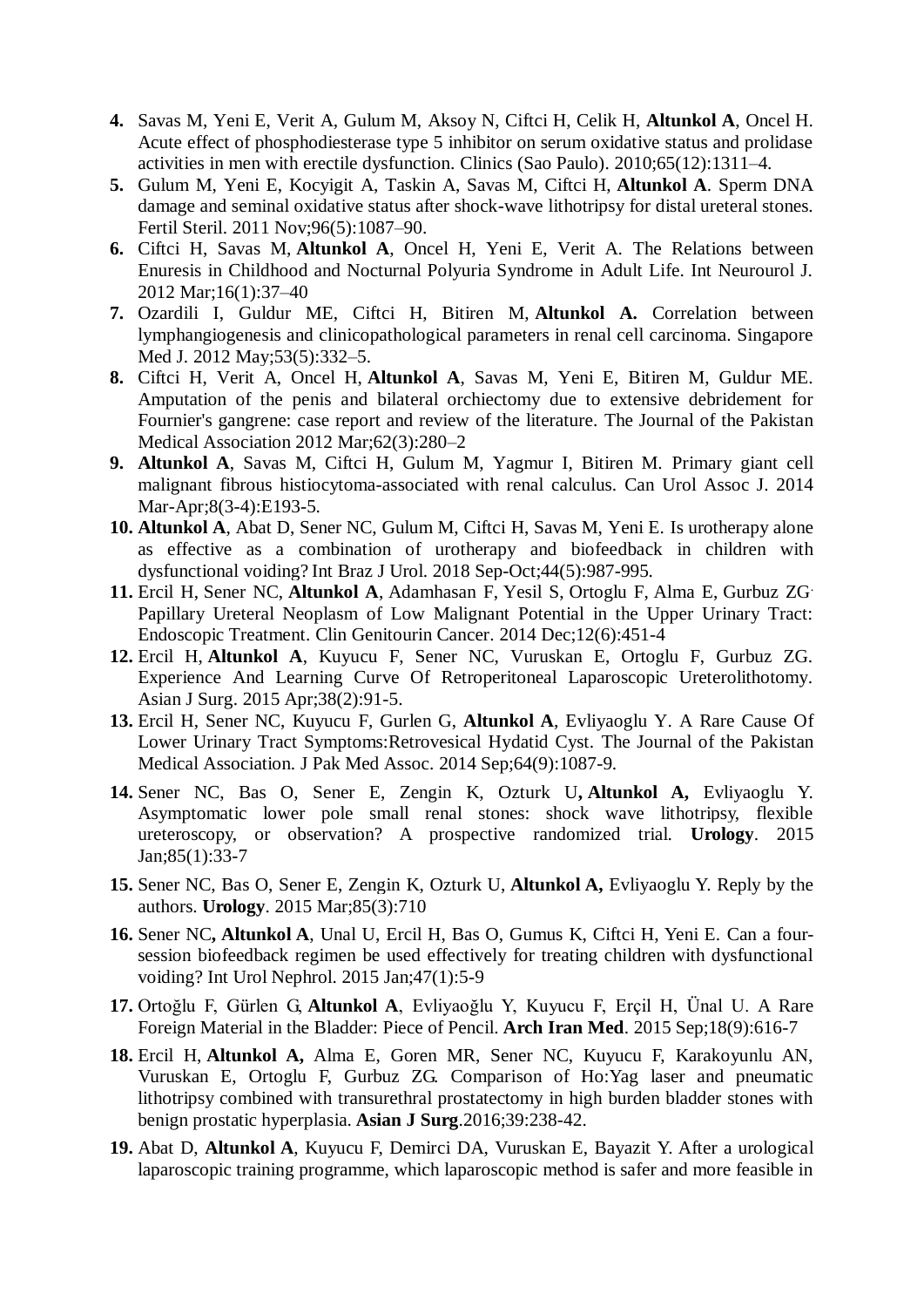the management of proximal ureteral stones: Transperitoneal or retroperitoneal? JPMA 66: 971; 2016

- **20.** Gulum M, Gumus K, Yeni E, Dogantekin E, Ciftci H, Akin Y, Savas M, **Altunkol A**. Blood and semen paraoxonas arylesterase activities in normozoospermic and azoospermic men. Andrologia. 2017 Nov;49(9). doi: 10.1111/and.12752. Epub 2016 Dec 21
- **21.** Sukgen G, **Altunkol A**, Abat D. Six Arms Mesh Implant Application with Organpreserving in A Young Patient with Total Pelvic Organ Prolapse. J Pak Med Assoc. 2017 Jul;67(7):1100-1103.
- **22.** Sukgen G, **Altunkol A**, Abat D. Comparison between Four- and Six-arm Pelvic Organ Polypropylene Mesh Implantation for the Treatment of Pelvic Organ Prolapse. Clin Exp Obstet Gynecol 2018; 45(3):414-18.
- **23.** Karlidag İ, Abat A, **Altunkol A**, Izol V, Demir E, Aridogan İA. Is the Homocysteine Level a Good Predictive Marker for Evaluating Kidney Function in Patients After Percutaneous Nephrolithotomy? Urology Journal 2018;15(4):153-7.
- **24.** Abat D, Bayazıt Y, Açıkalın A, Dağlıoğlu K, Dündar Yenilmez E, **Altunkol A**, Erdoğan Ş, Tuli A. Beneficial Effects of Rolipram, a Phosphodiesterase 4 Specific Inhibitor, on Testicular Torsion-detorsion Injury in Rats. J Ped Surg J Pediatr Surg. 2018 Nov;53(11):2261-2265
- **25. Altunkol A,** Topuz AN, Genç Ö, Alma E, Topuz M. Atrial electromechanical duration prolongs in patients with erectile dysfunction, Aging Male. 2019 Aug 7:1-7. doi: 10.1080/13685538.2019.1650336

#### **ULUSAL YAYINLAR**

- **1.** Savaş M, Yeni E, Çiftci H, Öncel H, **Altunkol A**, Utangac M. Pediatric laparoscopic dismembered pyeloplasty: technique and results in 25 patients. Turkish Journal of Urology 2010;36(3):233-237
- **2.** Çiftçi H, Savaş M, **Altunkol A**, Yeni E, Verit A, Verit FF, Yağmur İ. İyatrojenik Vezikovajinal Fistüller: Tedavi ve Başarıyı Etkileyen Faktörler. Türk Jinekoloji ve Obstetrik Derneği Dergisi 2010;7(4): 294-8.
- **3.** Çiftçi H, Güldür ME, Savaş M, **Altunkol A**, Öncel HF, Yağmur İ. Böbrek onkositomu: İki olgu sunumu ve literatürün gözden geçirilmesi. Harran Üniversitesi Tıp Fakültesi Dergisi 2011; 8(1):37-39.
- **4.** Kartal SB, Erçil H, Kuyucu F, Vuruşkan E, Şener NC, **Altunkol A,** Gürbüz ZG. Plazmakinetik enerji teknolojisi kullanılarak Transüretral Prostat Rezeksiyonu Yapılan Benign Prostat Hiperplazi Hastalarının Kısa Dönem Sonuçlarının Değerlendirilmesi. Cukurova Medical Journal 2013; 38(4): 696–705.
- **5. Altunkol A**, Erçil H, Şener NC, Vuruşkan E, Çınar T, Ünal U. Skrotal Agresif Anjiyomiksom. Cukurova Medical Journal 2014;39(2):357-61.
- **6. Altunkol A**, Çiftçi H, Savaş M, Gülüm M, Güldür ME, Keser BS. Mesanenin primer malign melanomu. Harran Tıp Dergisi.2010;10(3):151-3.
- **7. Altunkol A**, Vuruşkan E, Ünal Ü, Abat D, Tümer E, Şener NC, Demirci DA. Amfizematöz Piyelonefrit: Bir Olgu Sunumu. Harran Üniverstesi Tıp Fakültesi Dergisi. 2015;12(1):122-5.
- **8. Altunkol A**, Evliyaoğlu Y, Şener NC, Demirtürk P, Abat D, Tümer T, Yeni E. Tuberculous Epididymitis Mimicking a Testicular Tumour: A Case Report. Journal of Urological Surgery, 2015; 2: 100-102.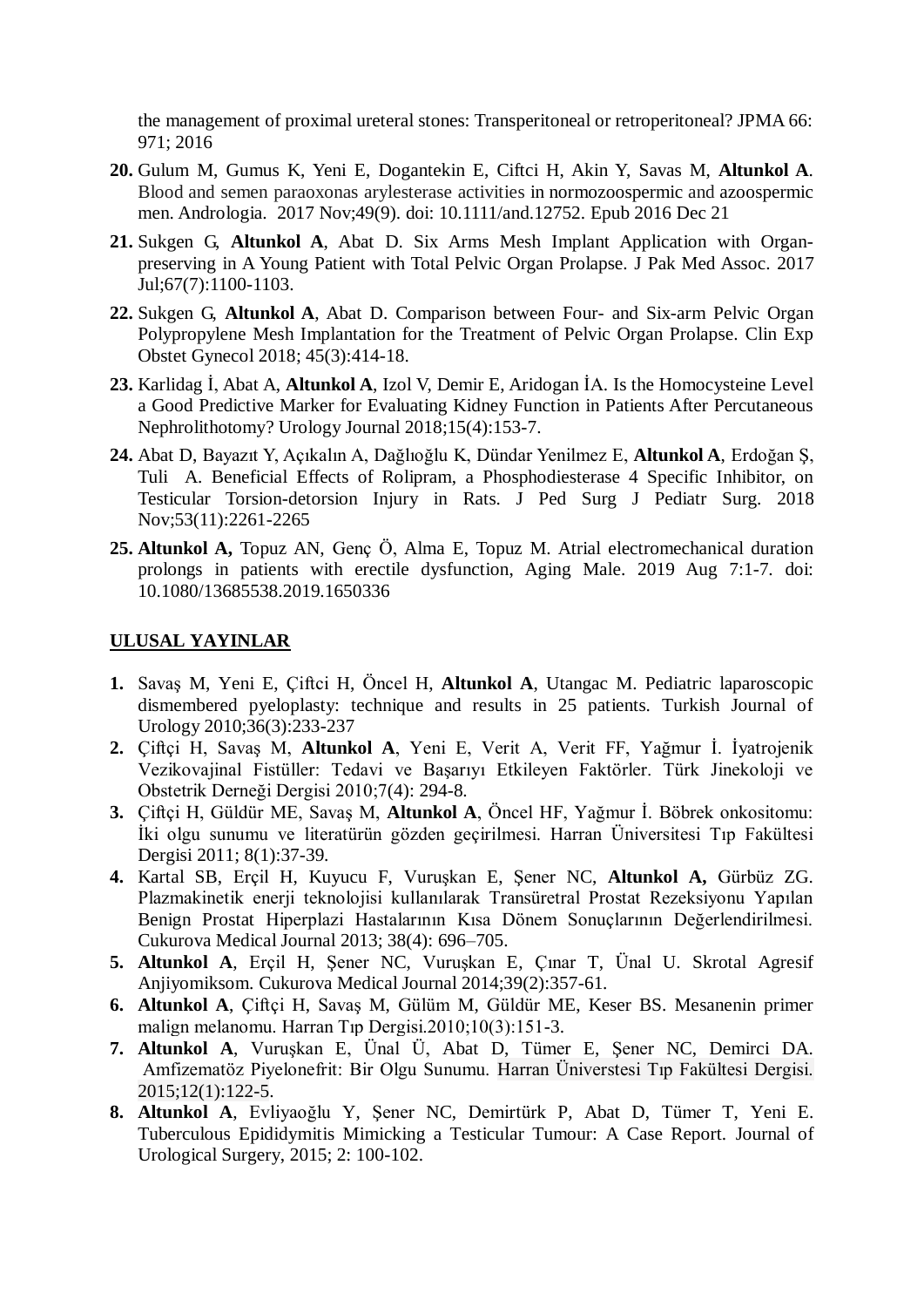- **9. Altunkol A**, Hakan Erçil, Nevzat Can Şener, Sabahattin Ceber, Ediz Vuruşkan, Ferhat Ortoğlu, Halil Çiftçi. [Clinical Evaluation of Outcomes of Penile Prosthesis Implantation](http://www.erciyesmedj.com/jvi.aspx?un=EMJ-32559)  [and Partner Satisfaction.](http://www.erciyesmedj.com/jvi.aspx?un=EMJ-32559) Erciyes Med J 2014; 36(4): 148-51.
- **10. Altunkol A**, Erçil H, Şener NC, Gürlen G, Ünal U, Kuyucu F, Gürbüz ZG. Eş zamanlı Bipolar Transüretral Prostat Rezeksiyonu ve Holmiyum Lazer Sistolitotripsinin Etkinliği ve Güvenliğinin Değerlendirilmesi. Yeni Üroloji Dergisi. 2014; 9 (3): 52-57.
- **11. Altunkol A**, Abat D, Şener NC, Ünal U, Evliyaoğlu Y, Yeni E. İlçe Devlet Hastanesinde Sünnet ve Komplikasyonlarının Retrospektif Analizi. DOI: 10.4328/JCAM.3103.
- **12. Altunkol A**, Abat D, Deniz ME, Gürbüz ZG. How Should be the Education Before the Urological Laparoscopic Surgery? J Clin Anal Med 2017;8(5): 428-30.
- **13. [Altunkol](javascript:sa() A**, Savaş M, Dilmeç F, Utangaç M, Abat D, Gümüş K, Karlıdağ İ, Yeni E. Detection of *CYP1A1* and *GSTP1* gene polymorphisms in bladder cancer patients in a Turkish population using a PCR-RFLP method. Turk J Urol. 2018 Mar;44(2):125-131.
- **14.** Erçil H, **Altunkol A,** Ortoğlu F, Şener NC, Kuyucu F, Gürbüz ZG. Kurtarma Sistektomisinin Erken Dönem Sonuçları. Cukurova Med J. 2014; 39(1): 91-98.
- **15.** Gençdal S, Satar D, Destegül E, Özdemir O, **Altunkol A.** Clinical Features of Patients with Primary and Secondary Infertility. Boğaziçi Tıp Dergisi. 2014;1(1):5-9.
- **16.** Şener NC, Baş O, Şener E, **Altunkol A,** Tümer E, Evliyaoğlu Y, İmamoğlu A.Transrektal Prostat Biyopsisi Yapılan ve PSA Seviyesi 2,5-10 mg/dl olan Hastalarda Serbest/Total PSA Oranlarının Prostat Kanseri Tespitine Etkisi. DOI: 10.4328/JCAM.2424
- **17.** Vuruşkan E, **Altunkol A**, Erçil H, Demirtürk P, Şener NC. Erişkinde Multikistik Nefroma: Bir Olgu Sunumu. DOI: 10.4328/JCAM.2638.
- **18.** Abat D, Demirci DA, Eken A, Duman, Bozkurt İ, **Altunkol A.** İlçe Devlet Hastanesinde Ürolojik Laparoskopi Komplikasyonlarımız. DOI: 10.4328/JCAM.2856
- **19.** Zengin K, Şener NC, Ünal U, Erçil H, **Altunkol A**, Tümer E, Vuruşkan E, İmamoğlu A. Non-nörojenik alt üriner sistem disfonksiyonu olan çocukların tedavisinde üroterapinin etkinliği. Yeni Üroloji Dergisi 2014; 9 (3): 49-51.
- **20.** Melikov R, **Altunkol A**, Quliyev F, Mammadov E, Abat D. Continuous-type splenogonadal fusion: A rare cause of scrotal Swelling. Ped Urol Case Rep 2015; 2(2):22- 25.
- **21.** Gençdal S, Destegül E, Özdoğan S, Özdemir O, **Altunkol A**. Transobturator Tape Operasyonu Deneyimlerimiz ve Erken Dönem Sonuçlarımız. Harran Üniverstesi Tıp Fakültesi Dergisi. 2014;11(3): 231-6.
- **22.** Gürlen G, Ünal U, Ortoğlu F, Erçil H, **Altunkol A**, Şener NC, Vuruşkan E, Evliyaoğlu Y. Üreter Taşı Tedavisinde Lazer Litotripsi Pnömotik Litotripsiye Göre Daha Başarılı Bir Yöntem midir? Harran Üniverstesi Tıp Fakültesi Dergisi. 2014;11(3): 192-8.
- **23.** Abat D, **Altunkol**, Demirci DA, Kendigelen P, Demiray M, Bayazıt Y. Effects of Laparoscopic Ureterolithotomy and SimultaneousTrans-Trocar Semi-Rigid Ureteroscopy on Stone-Free Rate in the Treatment of Proximal Ureteral Stones. Journal of Urological Surgery, 2015; 2: 81-85
- **24.** Abat D, **Altunkol A**, Deniz ME, Demirci DA, Gürbüz ZG.Laparoskopik Ürolojik Cerrahide Komplikasyonların Azaltılmasında Tecrübenin Rolü Var mı? Yeni üroloji Dergisi 2017; 12 (1): 14-18
- **25.** [Utanğ](javascript:sa()aç M,Yeni E, Savaş M, **[Altunkol](javascript:sa()** A, [Çiftçi](javascript:sa() H, [Gümüş](javascript:sa() K, Demir M. Paraoxsonase and Arylesterase Activity in Bladder Cancer. Turk J Urol. 2017;43(2):147-151.
- **26. 26.** [Sukgen](http://dergipark.gov.tr/search?q=G%C3%B6kmen+Sukgen§ion=author) G, **Altunkol A**, Köse G, Tüfekçi EC. Stres Üriner İnkontinans Tedavisinde Transobturator Tape ile Gerilimsiz Vajinal Tape'in Karşılaştırılması. Cukurova Med J 2018;43(2):381-386.
- **27.** [Sukgen](http://dergipark.gov.tr/search?q=G%C3%B6kmen+Sukgen§ion=author) G, **Altunkol A.** Primer ovaryan leimyosarkom: bir olgu sunumu. Cukurova Med J 2018;43(4):1038-1041.